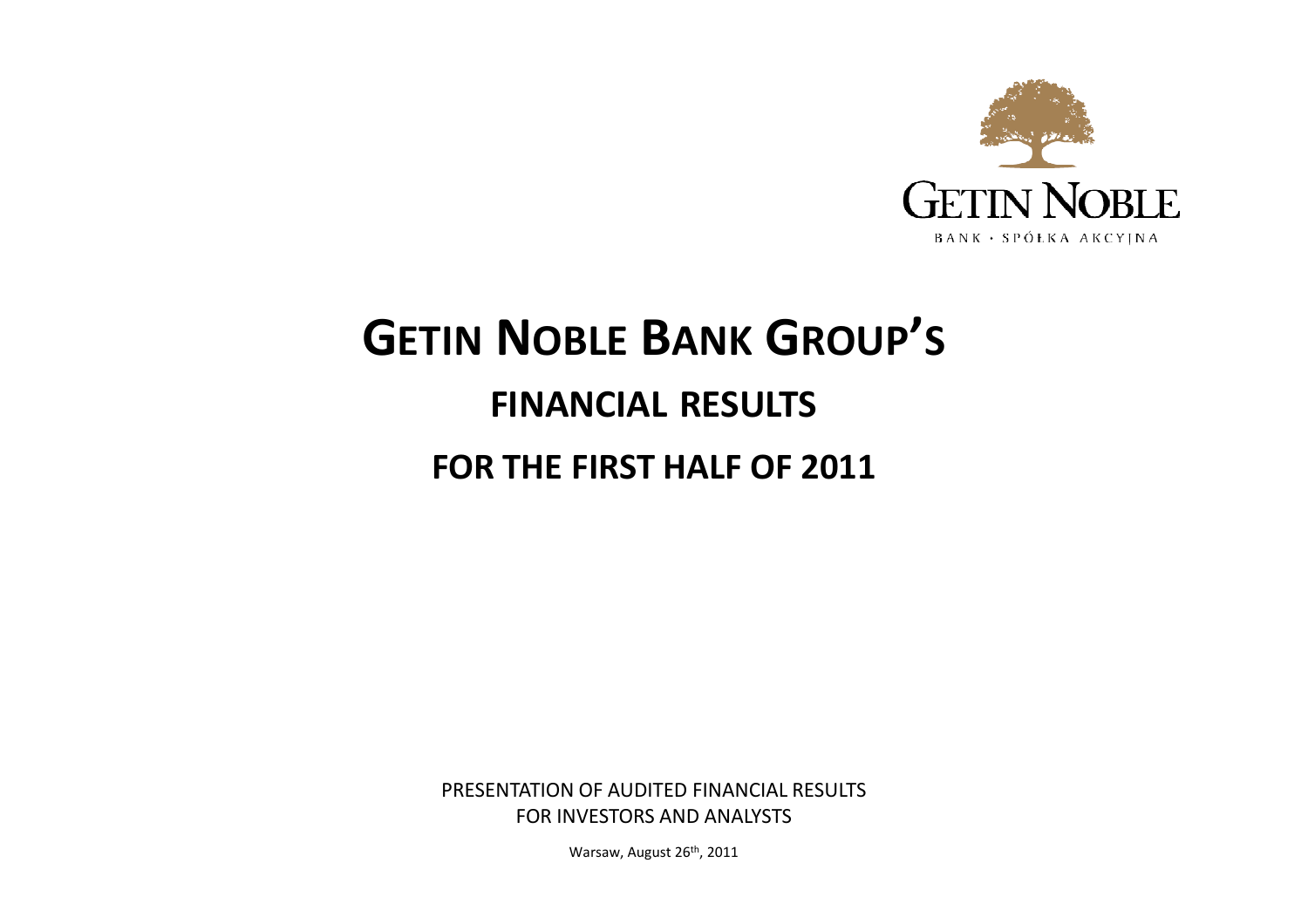

- **Sales of loans in H1 2011 were up by a half compared to the same period of last year.All Control The Bank's loan portfolio balance increased by 25.6% during the last 12 months. In this period, the market has grown by 9.4%.**
- **The Bank's balance sheet total and equity in H1 2011 rose by 14.5% and 23.8% respectively.**
- **Stress tests for CAR=8%T at CHF/PLN=6.30PLN 250 m of subbordinated debt issued in Q2 2011 included into complementary capital after received KNF approval.**
- **Interest margin increased by 21 basis points (to 3.0%) from Q2 2011 to Q1 2011.**
- **Revenue from products other than loans grew steadily as a result of developing the Bank's relationship banking approach.**
- **The Bank's costs of operations are under control despite the Group's fast growth pace, which confirms the high efficiency of the Bank's operations and its cost discipline.**
- **Th new retail deposit margin dropped by 75 basis points, while the cost of obtaining new deposits was down by 20 basis points (Q2 2011 Complete versus Q2 2010) with growing market rates over the last 12 months.**
- **In the last 12 months, retail customers have deposited over PLN 7 billion with the Bank.**
- **The Bank maintained its sales profitability in Q2 2011 despite a reverse trend on the market.**
- **In 2011, the Bank renewed and collateralised CIRS's of CHF 1.9 billion at prices approx. 50% lower than the current market margins.**
- **The Bank places great emphasis on the quality of its loan portfolio:Algebra** 
	- The quality of new loans improved considerably despite higher write-offs in Q2 2011.
	- Q2 2011 write-offs were down by PLN 27 million compared to the same period of last year.
	- The increase in H1 2011 write-offs was in part attributable to a high CHF/PLN exchange rate and the contagion effect.
- **F** Getin Noble Bank Group companies reported good results.
	- Lease activity grew at a face pace Getin Leasing is ranked as the 7th largest lease provider on the market.
	- The number of investment accounts (Noble Securities) rose by 66% compared to the 2010 year-end figure.
	- In H1 2011, Noble Securities raised more than PLN 815 million for 14 entities through private and public share and bond issues.
	- Fund assets (Noble Funds) grew at a fast pace 52.0% on a year-to-year basis, more than three times faster than the entire market  $^{\text{1)}}$  (16.7%).
- 1) Figures provided by the Chamber of Fund and Asset Management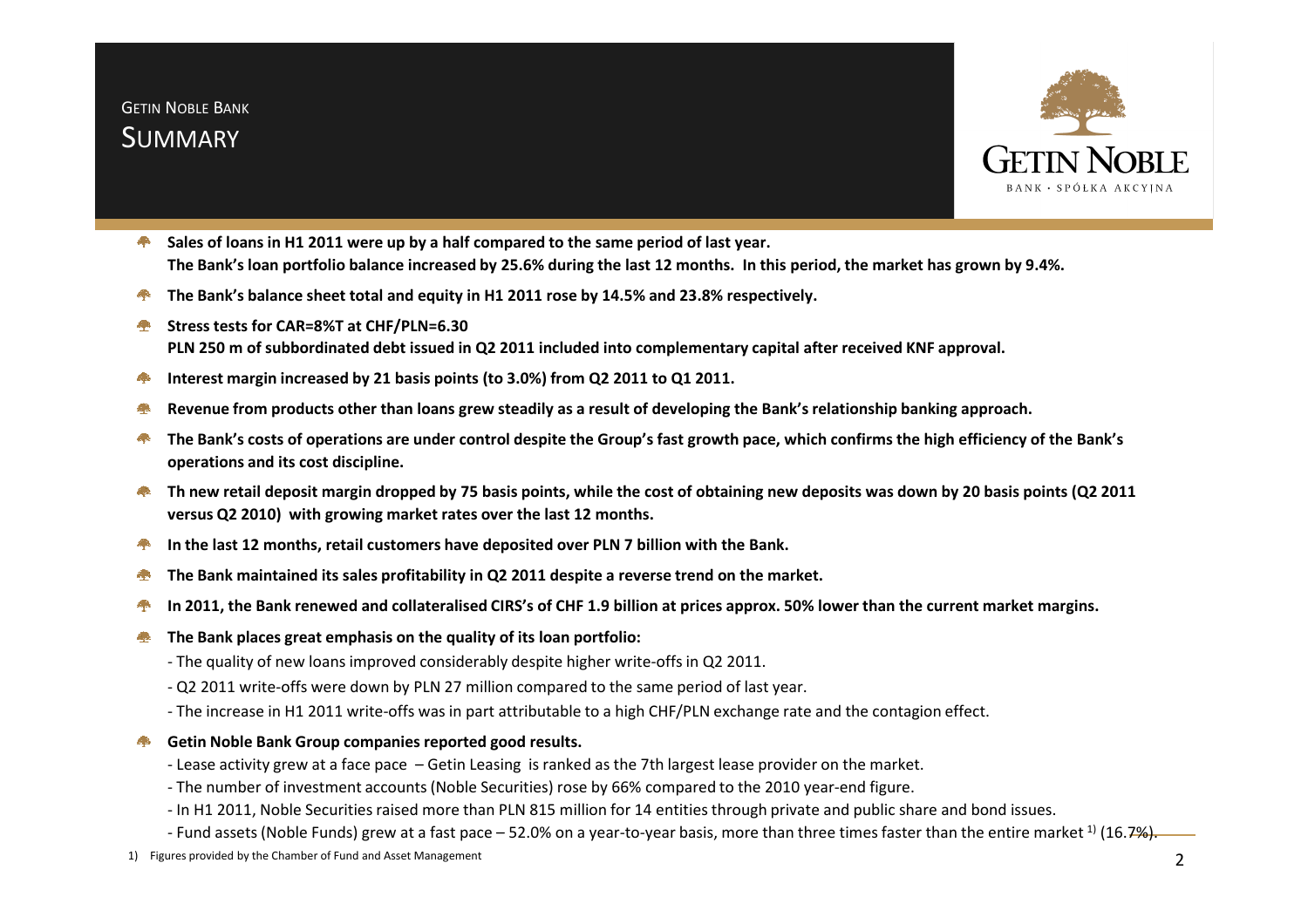# KEY <sup>F</sup>INANCIAL <sup>R</sup>ATIOS GETIN <sup>N</sup>OBLE <sup>B</sup>ANK



### **30.06.2011 / 31.12.2010**

| 37 620,3 mln PLN | $+12,5%$ | Loans balance $(2Q'11 \text{ vs } 1Q'2011 \text{ increase by } 7.9\%)$ |
|------------------|----------|------------------------------------------------------------------------|
| 41 322,6 mln PLN | $+11,6%$ | Deposits balance                                                       |
| 4 078,5 mln PLN  | $+23,8%$ | Equity<br>(attributable to equity holders of the parent company)       |
| 48 994,7 mln PLN | $+14,5%$ | Balance sheet total                                                    |

### **2Q 2011 / 2Q 2010**

| 339,6 mln PLN | $+28,5%$      | Net interest income                                                  |
|---------------|---------------|----------------------------------------------------------------------|
| 212,3 mln PLN | $-13,7%$      | Net fee and commission income                                        |
| 200,8 mln PLN | $+9,9%$       | Overhead costs (Q2'11 vs Q1'11 decrease by 2,0%)                     |
| 318,6 mln PLN | $+9,2%$       | Result on provisions for NIL and other accounts receivable           |
| 770,9 mln PLN | $+615,5%$     | Gross profit                                                         |
| 691,2 mln PLN | $+577,2%$     | Net income<br>(attributable to equity holders of the parent company) |
| 21,83%        | $-10,54$ p.p. | $C / 1^{1}$                                                          |
| 9,82%         | $+0,76$ p.p.  | $CAR$ <sup>1) 2)</sup>                                               |
| 49,28%        | $+34,56$ p.p. | ROE <sup>1</sup>                                                     |

1) YTD data2) stand-alone GNB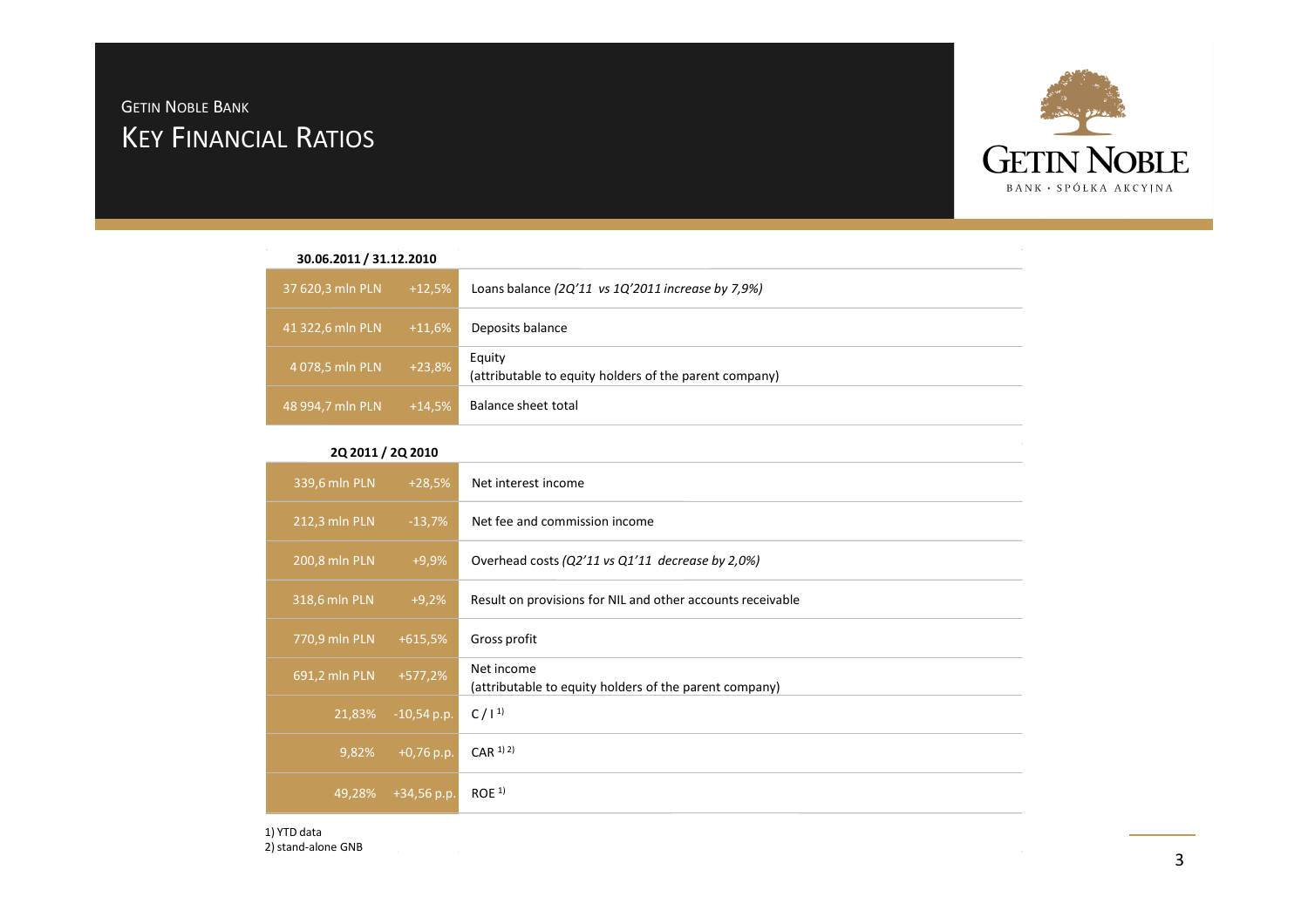# MORTGAGE <sup>L</sup>OANS GETIN <sup>N</sup>OBLE <sup>B</sup>ANK

*Maintaining the position of vice-leader thanks to a fast pace of sales growth*



**30 221** 

# +55,5% +31,4% **1 378 1 887 1 967 2 132 2 142 Q2'2010 Q3'2010 Q4'2010 Q1'2011 Q2'201122 999 23 861 26 417 27 709 30.06.2010 30.09.2010 31.12.2010 31.03.2011 30.06.2011**

Sale (PLN m)



The loans sold by the Bank were predominantly loans in PLN. As a result, the share of foreign-currency loans in relation to 全 the Bank's total loan portfolio is steadily lower, with a drop to 42.8% <sup>2)</sup> as at the end of Q2 2011, meaning it was lower by 3.3 percentage points than as at the end of 2010 (with the CHF/PLN exchange rate effect excluded, to 41.9% (lower by 4.2percentage points)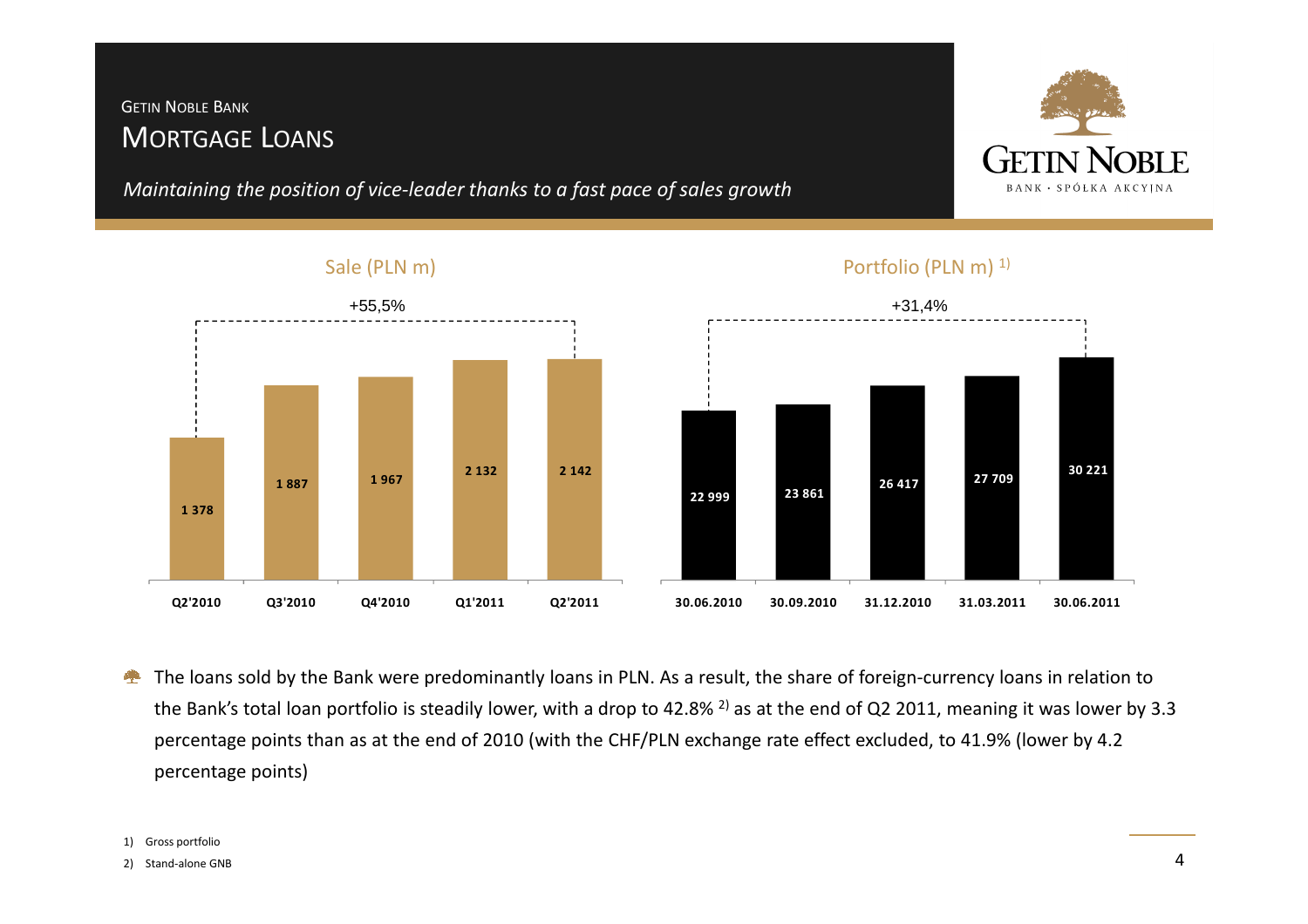# CAR <sup>L</sup>OANS GETIN <sup>N</sup>OBLE <sup>B</sup>ANK

*Strengthening the position of leader*



### Sale (PLN m)



# **422 429 4 054 4 080 4 196 4 234 4 347 30.06.2010 30.09.2010 31.12.2010 31.03.2011 30.06.2011**

### Sales grew despite a reverse trend on the market

Sales of new cars on the market dropped by 4.4% on a year-to-year basis and imports of used cars by 7.9% on a year-to-year basis

# Portfolio (PLN m)<sup>1)</sup>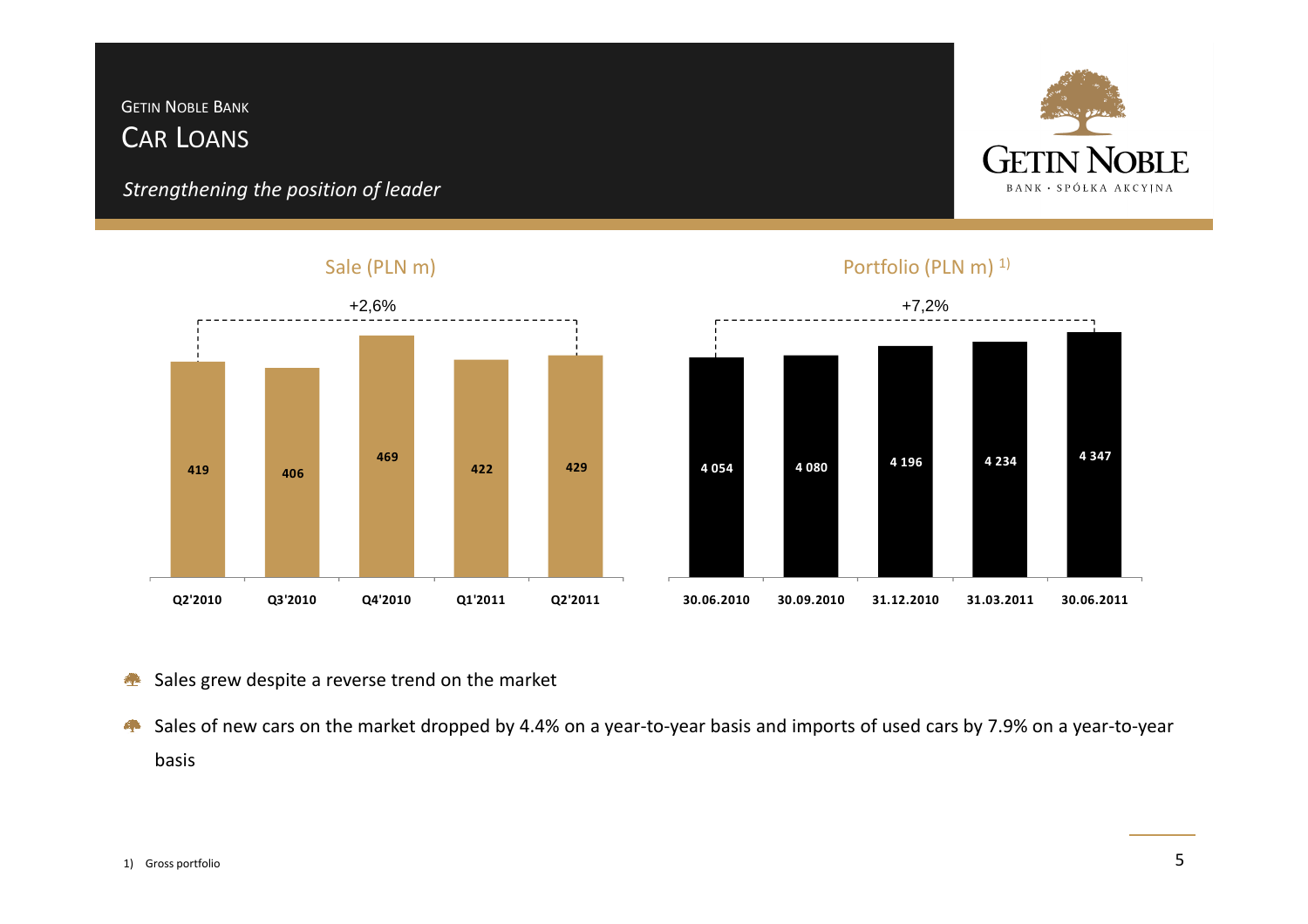# RETAIL <sup>L</sup>OANSGETIN <sup>N</sup>OBLE <sup>B</sup>ANK

*Loan portfolio growth despite a downward trend on the market*



### Sale (PLN m)





Portfolio (PLN m)<sup>1)</sup>

### The growth potential is based on the following:**College**

- targeting the Bank's lending products to safe customer groups (the Bank's existing customers, customers with a credit history),
- easier access to retail loans by customers documenting the source and amount of their income by providing alternative documents such as PIT-11, PIT-40, PIT4-40A tax returns or bank statements showing their income,
- providing special-purpose loans (launching of installment loans in Q2, loans for purchasing shares in selected offerings)
- $\mathbb{Z}$ In the Q1'2011 consumer loan balance in the banking system decline by PLN 0.7 million, i.e. by 0.5%

### 1) Gross portfolio

### 6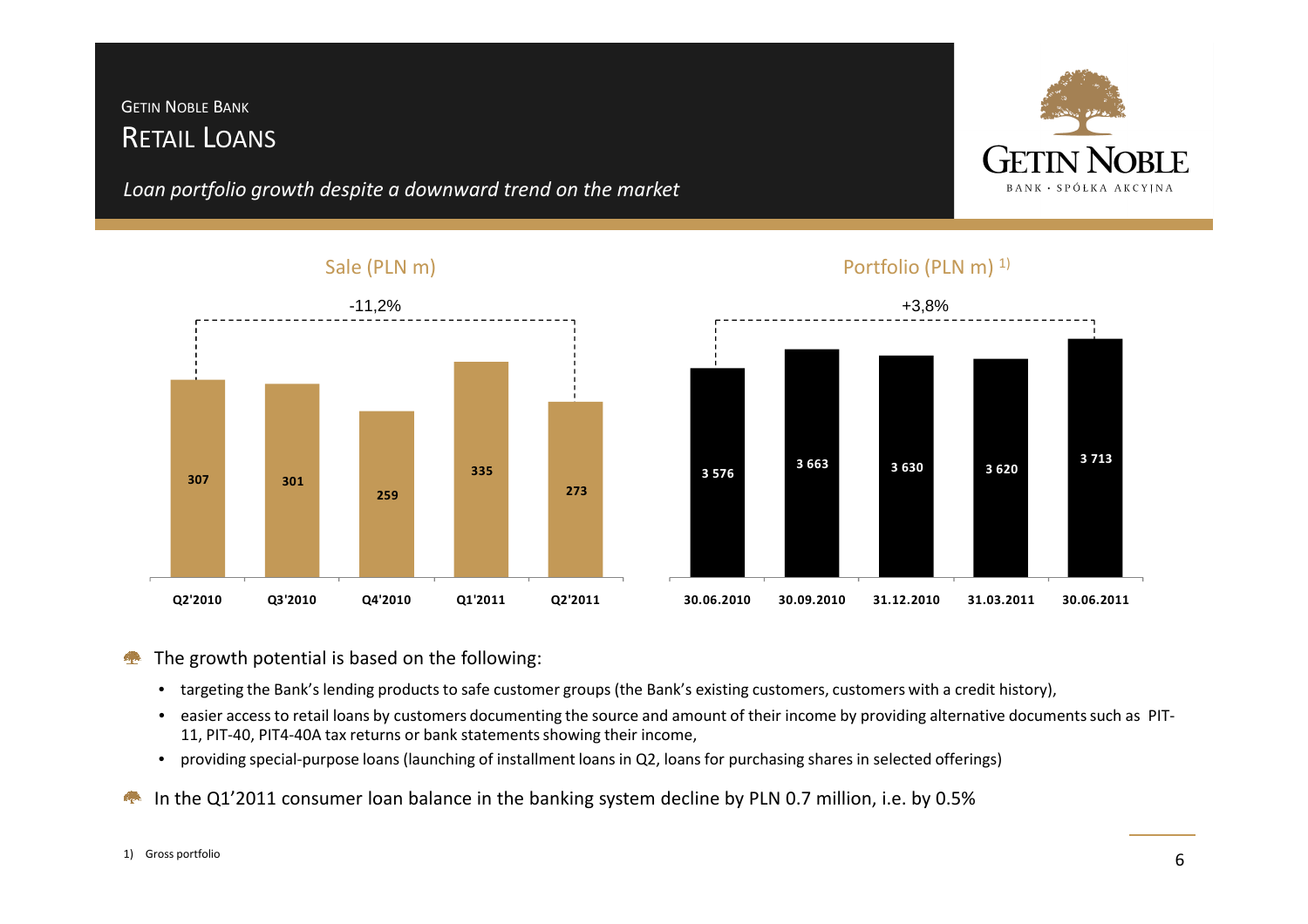# SME LOANSGETIN <sup>N</sup>OBLE <sup>B</sup>ANK

*Lease activity growing rapidly*

### Sale of loans (PLN m)



### Leasing (PLN m)



<sup>2)</sup> According to ZPL ranking



### Portfolio (PLN m)<sup>1)</sup>



- Getin Leasing moves from 15th to 7th place in Poland壘
- **SP** The highest increase in sales of leases on the Polish market in 1H 2011 (+212%) 2)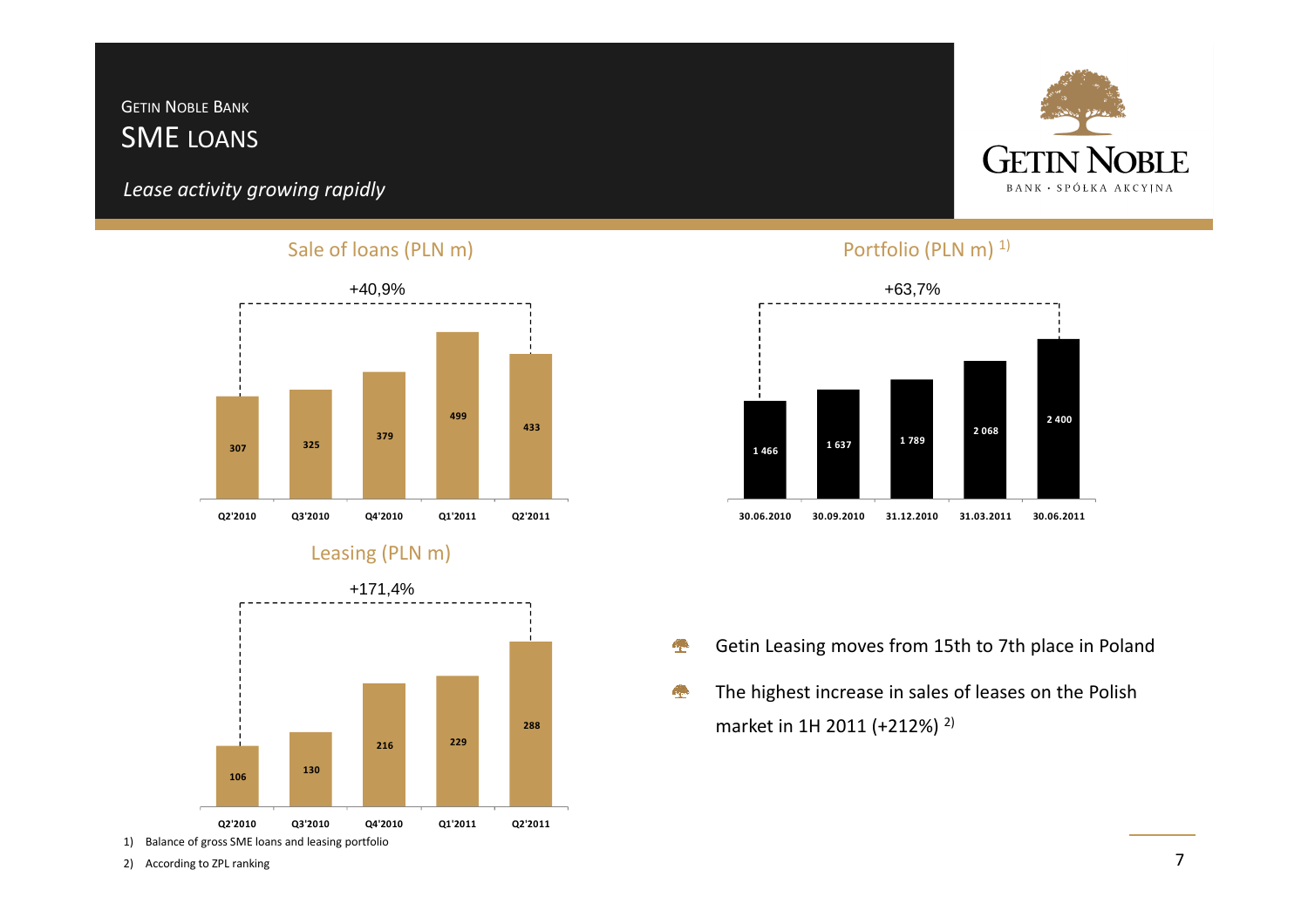# <sup>L</sup>OANS: BALANCE AND MARKET SHARE GETIN <sup>N</sup>OBLE <sup>B</sup>ANK

*The Bank is growing at double the pace of the entire market growth.*



# Portfolio (PLN m)Market share  $(\%)$ <sup>1)</sup> +25,7% +0,7 p.p. **29 934 37 620 4,4%5,1%30.06.2010 30.06.201130.06.2010 30.06.2011**

- In Q2 2011, the Bank's loan balance once again grew at a pace much faster than the entire market (8.0% versus 4.1%)**Congress**
- H1 2011 sales amounted to PLN 7.2 billion, which was an increase of over 52% compared to the same period of last year全
- The Bank continued to see the fastest growth in sales to SME and sales of mortgage loans $\mathcal{L}_{\mathcal{L}}$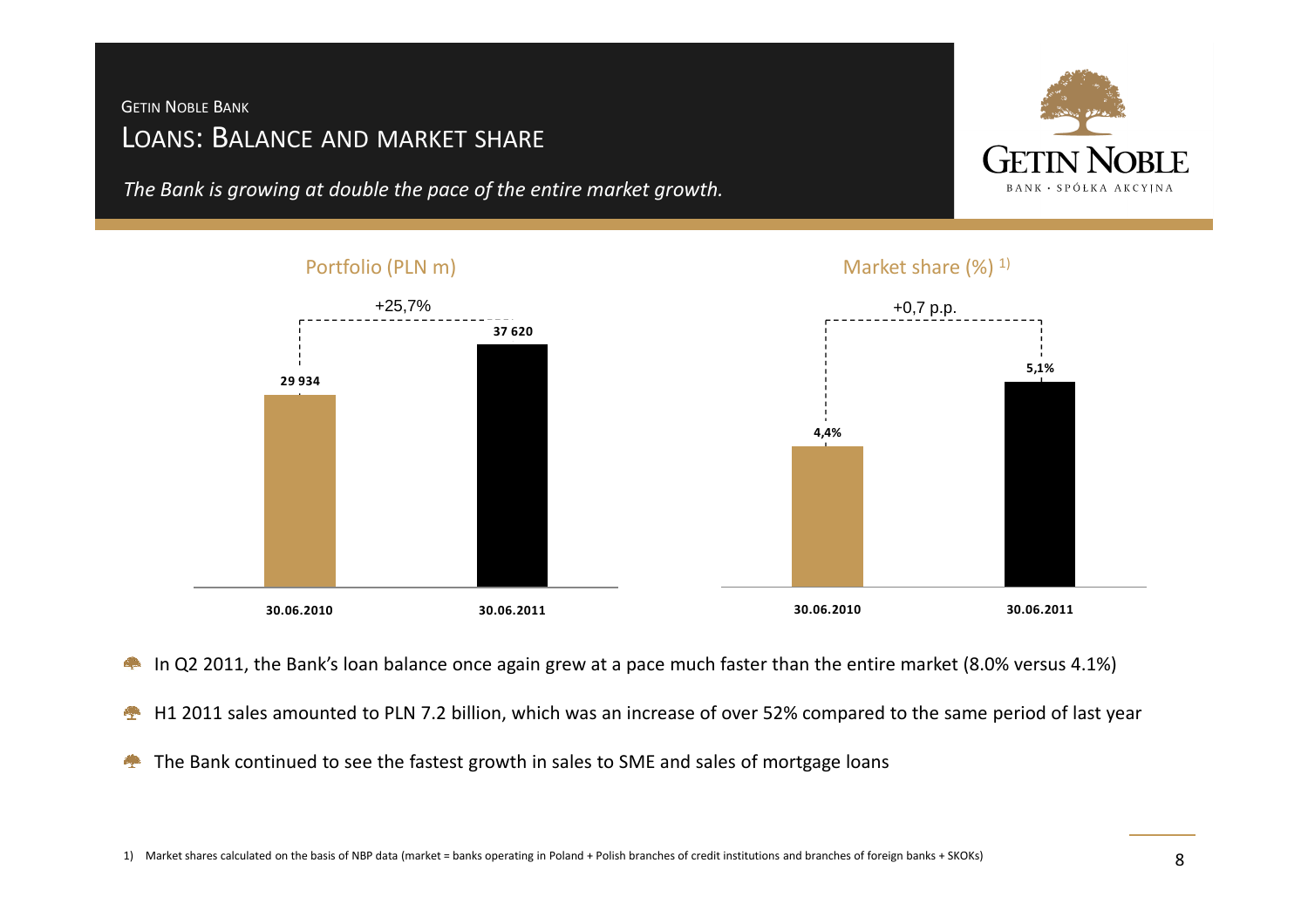## <sup>S</sup>HARE OF FOREIGN CURRENCY LOANS IN THE PORTFOLIOGETIN <sup>N</sup>OBLE <sup>B</sup>ANK

*New loans being predominantly loans in the Polish currency*



Share of foreign currency loans in total portfolio (%)



- The percentage of foreign currency loans in relation to the entire loan portfolio decreased by a total of 19,6 pp over two  $\clubsuit$ years
- Nearly 93% of new loans in PLN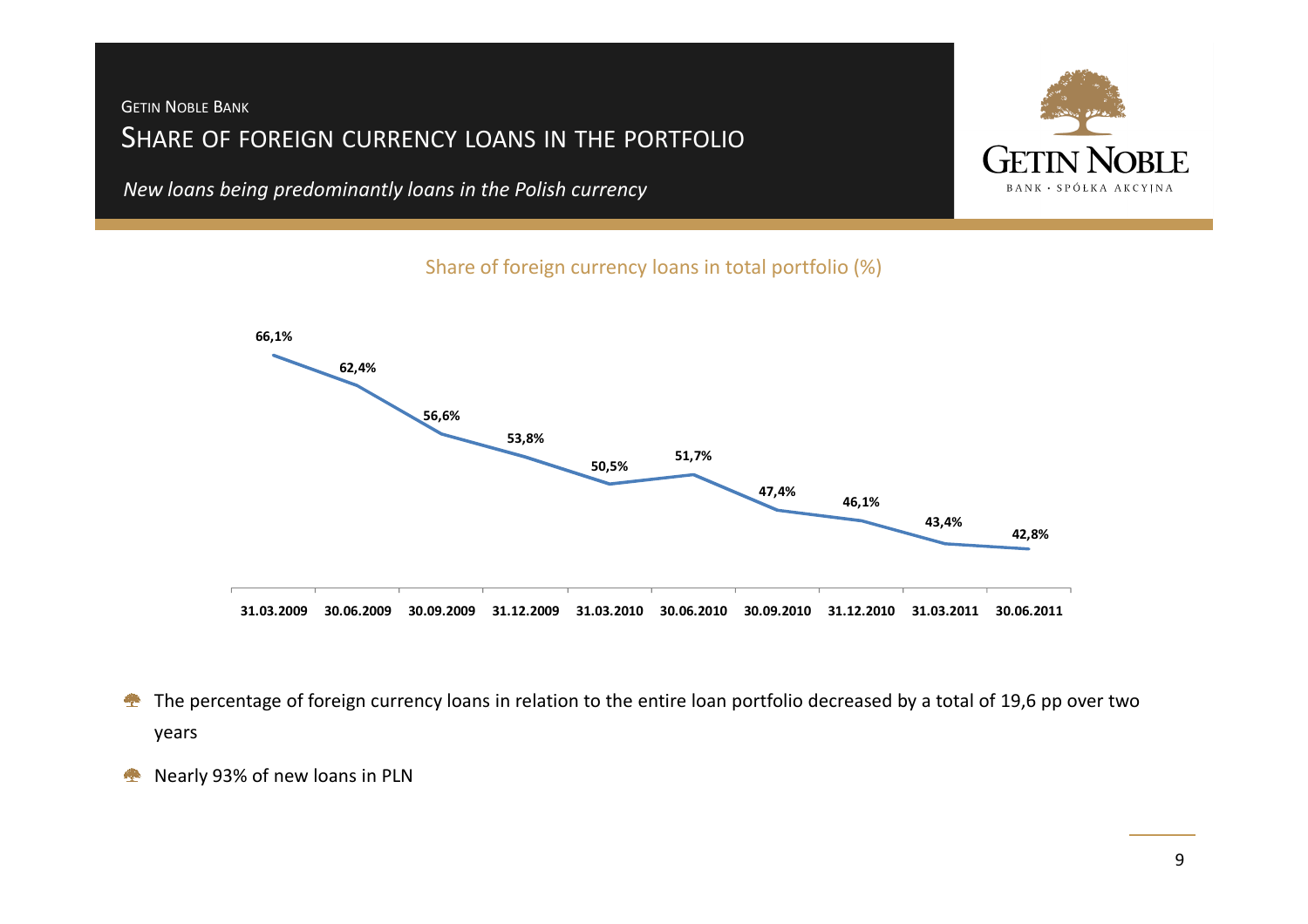# CHF CIRS TRANSACTIONSGETIN <sup>N</sup>OBLE <sup>B</sup>ANK

*In 2011, the Bank collateralised its CHF transactions at prices lower by approx. 50% than the current market margins.*



### CHF CIRS transactions – entered into and maturing (CHF m)



The Bank has no significant CIRS transactions to be renewed by the end of 2012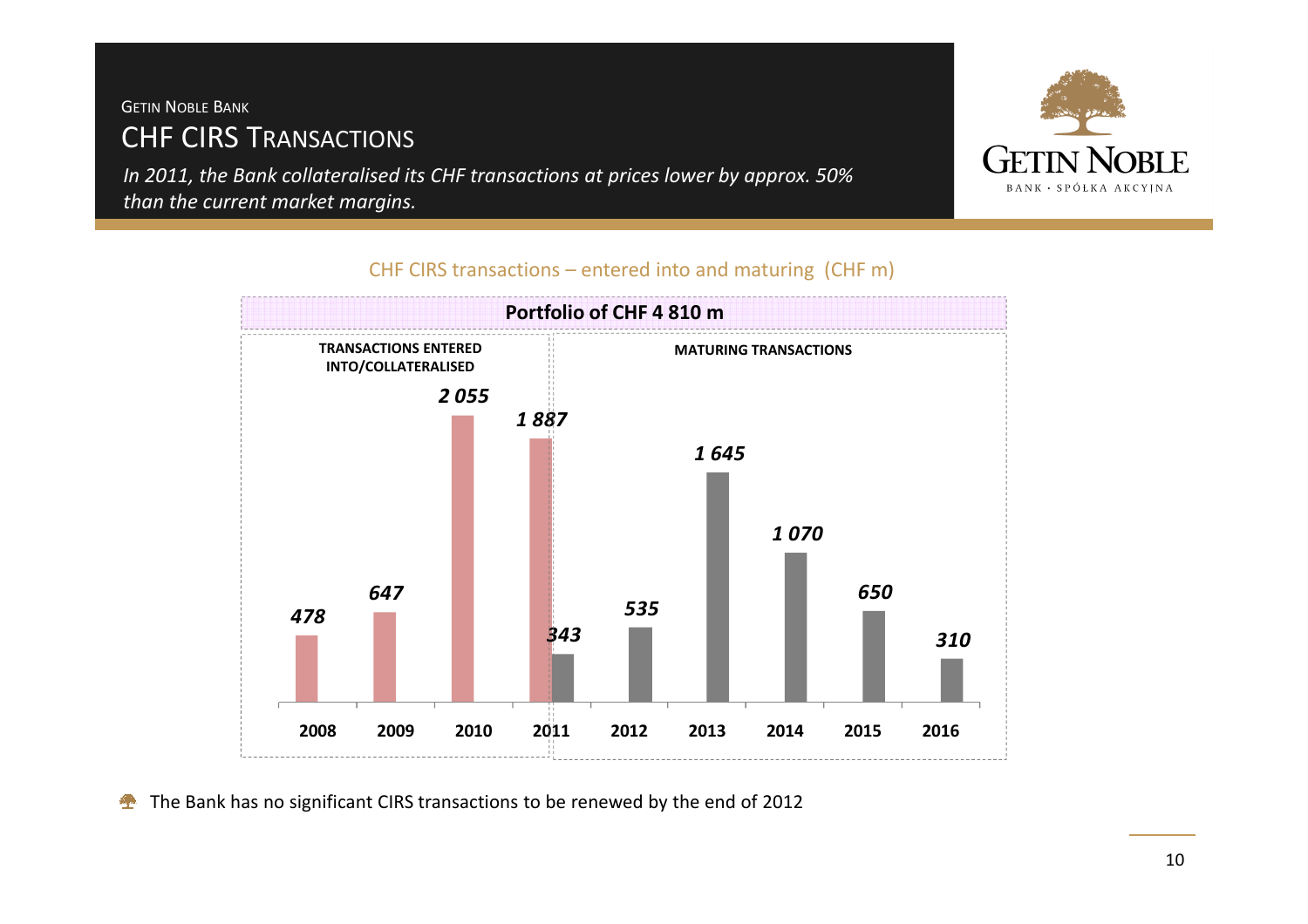### GETIN <sup>N</sup>OBLE <sup>B</sup>ANK

# <sup>D</sup>EPOSITS: BALANCE AND MARKET SHARE

Balance (PLN m)

*In Q2 2011, the deposit balance for the entire market decreased, while GNB's balance grew by almost 5%.*



- In Q2 2011, the Bank's deposit balance grew by PLN 1.8 billion (4.7%), despite a reverse trend in the banking sector, where the deposit 樂 balance for the entire market decreased by over PLN 7.5 billion (-1.1%)
- The Bank took 84% of the increase in the household savings balance on the market in Q2 201142
- Nearly 90% of the Bank's deposits carry a fixed interest rate壘
- In the last 12 months, the Bank's deposit portfolio has grown by a quarter, i.e. by PLN 8.2 billion, including 95% in retail customers' ÷ funds 2)

1) Market shares calculated on the basis of NBP data (market = banks operating in Poland + Polish branches of credit institutions and branches of foreign banks + SKOKs)

2) Liabilities to private individulas

### Market share  $(\%)$ <sup>1)</sup>

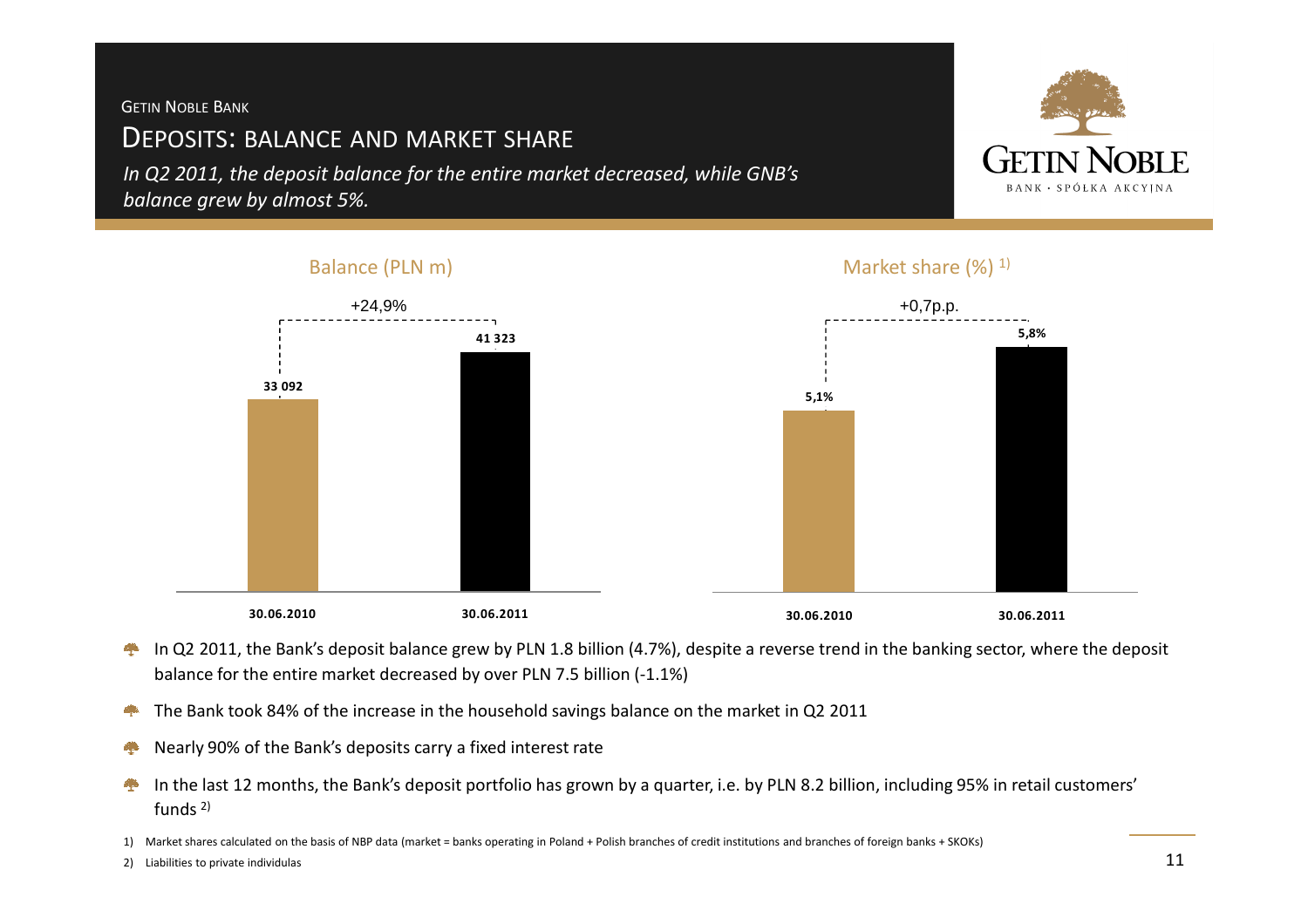# COST <sup>O</sup><sup>F</sup> <sup>F</sup>INANCINGGETIN <sup>N</sup>OBLE <sup>B</sup>ANK

*The margin on new retail deposits dropped by 74 basis points in the last 12 months.*



### Cost of new PLN retail term deposits



- The margin on all retail deposits <sup>1)</sup> in H1 2011 was 0.69%, down by 88 basis points compared to the same period of last year
- The cost of obtaining deposits <sup>2)</sup> dropped to 4.67% by 54 basis points compared to H1 2010, with market rates <sup>3)</sup> rising by 23 **Allen** basis points

```
1) Above the WIBOR
```
- 2) All deposits
- 3) WIBOR 3M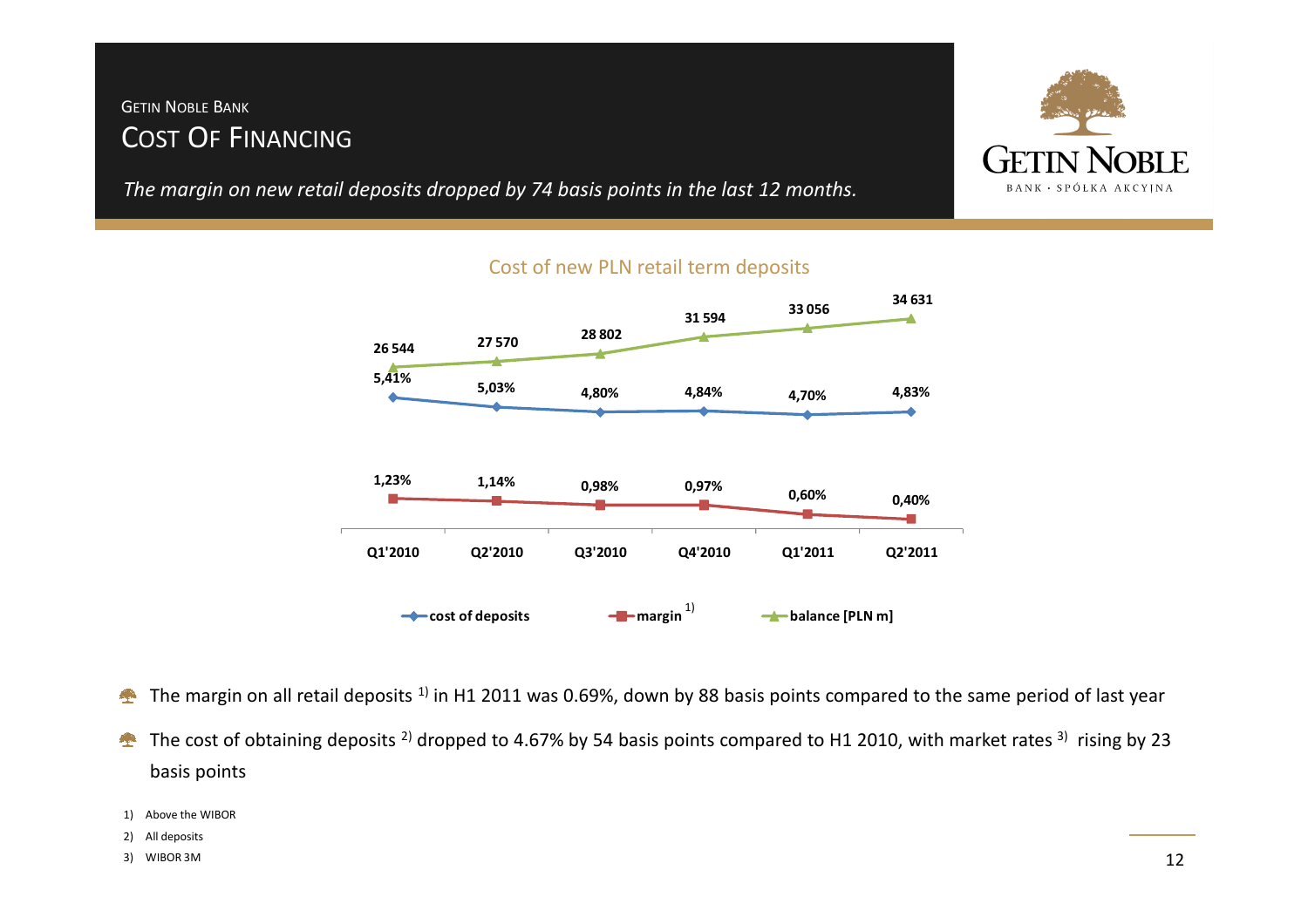# <sup>I</sup>NVESTMENT PRODUCTS GETIN <sup>N</sup>OBLE <sup>B</sup>ANK

*Rapid growth of revenue (+54% 1H1 2011 vs H1 2010)*





### Fee result (PLN m)

- Deposit terms continued to be grow in length in Q2; 55% of deposits for a term longer than 4 years**Congress**
- 76.7% of the funds form the investment products sold in H1 2011 (PLN 715.9 million) came back to Getin Noble Bank as deposits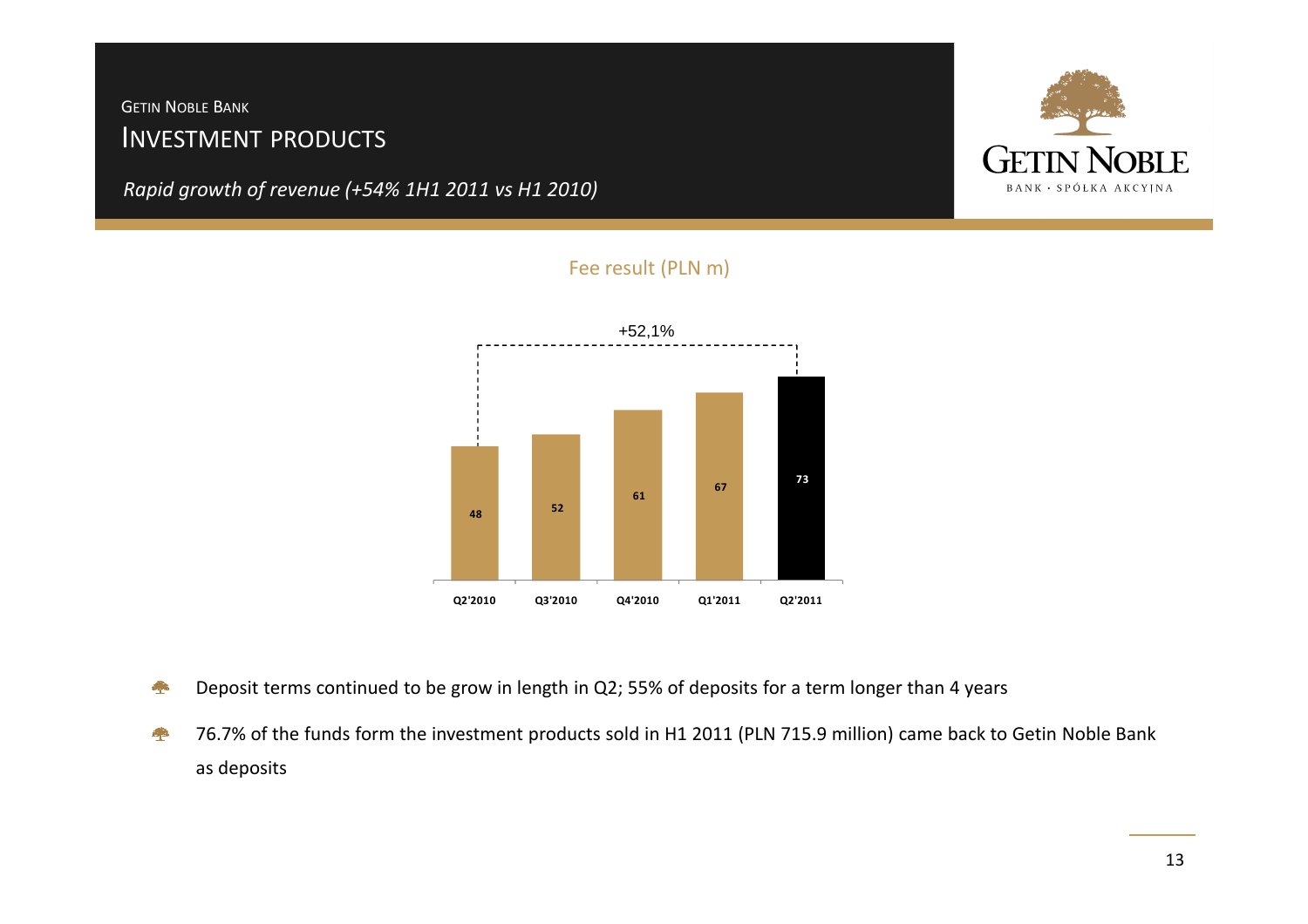# <sup>C</sup>ONTRIBUTION OF COMPANIES TO <sup>G</sup>ROUP PROFIT FOR 1H'2011 GETIN <sup>N</sup>OBLE <sup>B</sup>ANK

*The Group's banking activity was the main source of its net income, with income contributed by the other Group companies being on the increase.*



PLN m

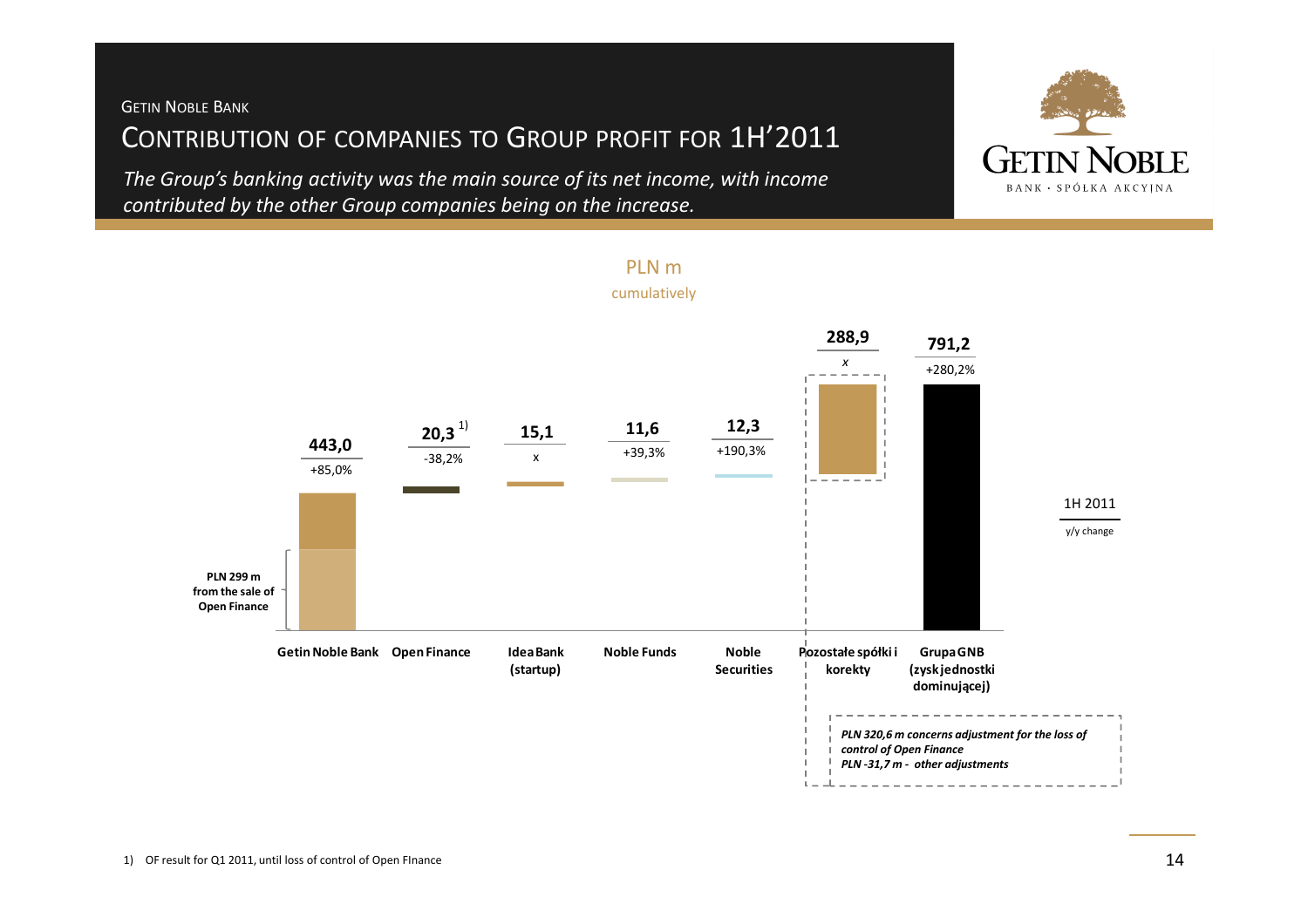# <sup>B</sup>ALANCE SHEET STRUCTURE GETIN <sup>N</sup>OBLE <sup>B</sup>ANK

*Maintaining a secure balance sheet structure*



### Balance sheet structure of the Bank (PLN m)



- Getin Noble Bank's balance sheet total increased in 1H 2011 by PLN 6 197 million (+14.5% vs 31 Dec. 2010). This increase was the result of, above all, an increase in amounts due to customers by 11.6% and in the loans balance by 12.5% in 1H 2011.
- In the same period, equity (attrributable to shareholders in the parent company) increased by 23.8% and in last 12 months by almost 1/3.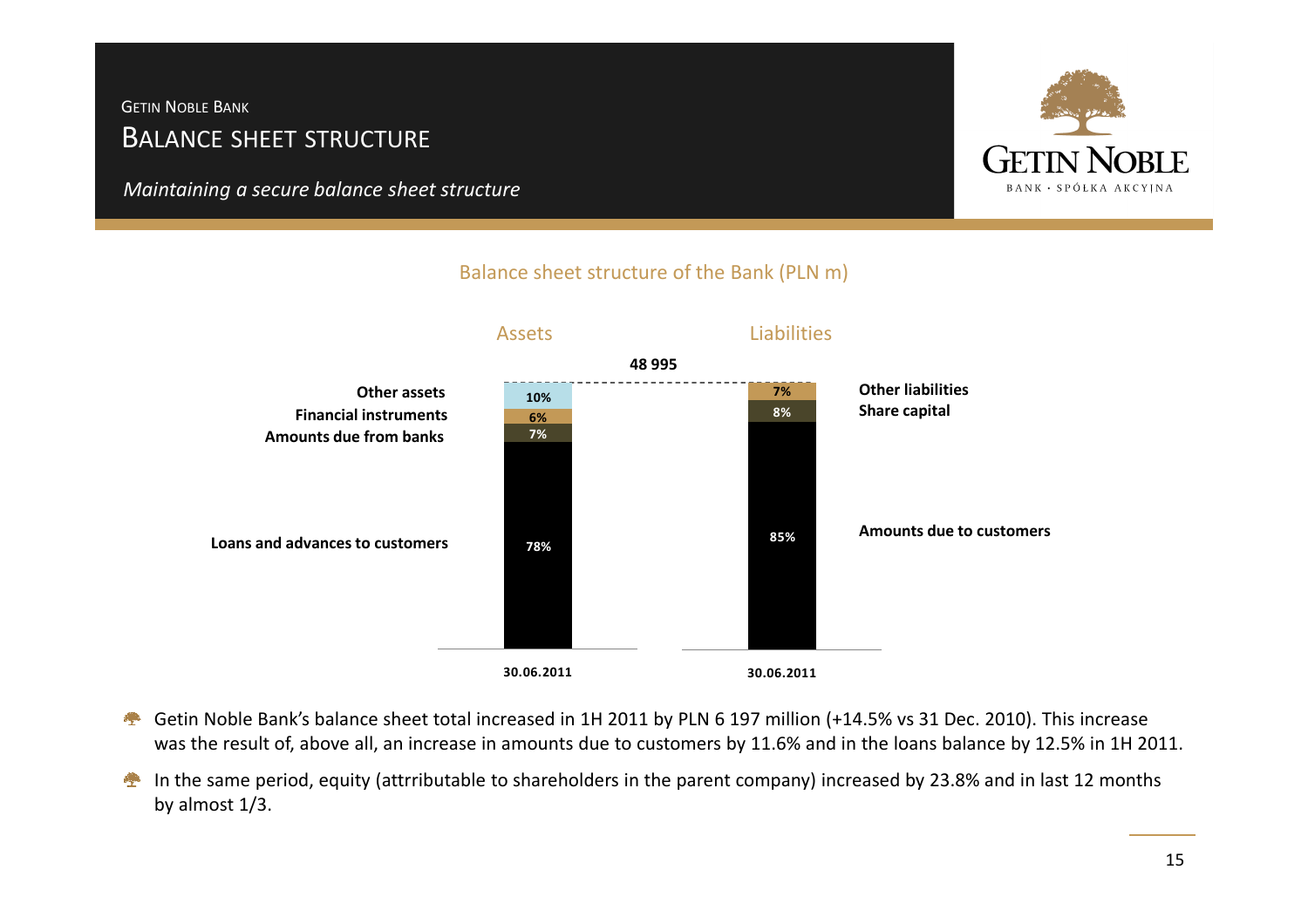## <sup>C</sup>REDIT RISKGETIN <sup>N</sup>OBLE <sup>B</sup>ANK

*Noticeable results of measures aimed at improving asset quality*

|                 | 30.06.2011 | 31.12.2010 | change       |
|-----------------|------------|------------|--------------|
| corporate loans | 4,3%       | 3.2%       | $1,11$ p.p.  |
| car loans $2$   | 4.7%       | 6.0%       | $-1,25$ p.p. |
| mortgage loans  | 2,3%       | 2.0%       | $0,30$ p.p.  |
| retail loans    | 4.9%       | 9.9%       | $-4,96$ p.p. |
| Loans total     | 2.9%       | 3,5%       | $-0,53$ p.p. |



01'2008 05'2008 09'2008 01'2009 05'2009 09'2009 01'2010 05'2010 09'2010 01'2011 04'11

1) Result on provision for NIL and other accounts receivable to average loans volume; annualized factor

2) Including leasing



 $\bullet$ 

- continuously changing the product range to reduce the costs of risk, particularly in respect of corporate loans and mortgage loans
- •updating statistical tools for customer risk assessment (scoring)
- effectively carrying out debt recovery and pre-debt recovery activities
- The rate of growth of impairment charges in 1H 2011 in the Bank was by nearly 6% lower than in 1H 2010
- ÷ Late payment ratios in respect of the first instalment of cash and auto loans continuing stable, at the lowest levels since 2008



interest on 30 DPD in repayment of the first instalment (%)



01'2008 05'2008 09'2008 01'2009 05'2009 09'2009 01'2010 05'2010 09'2010 01'2011 04'11

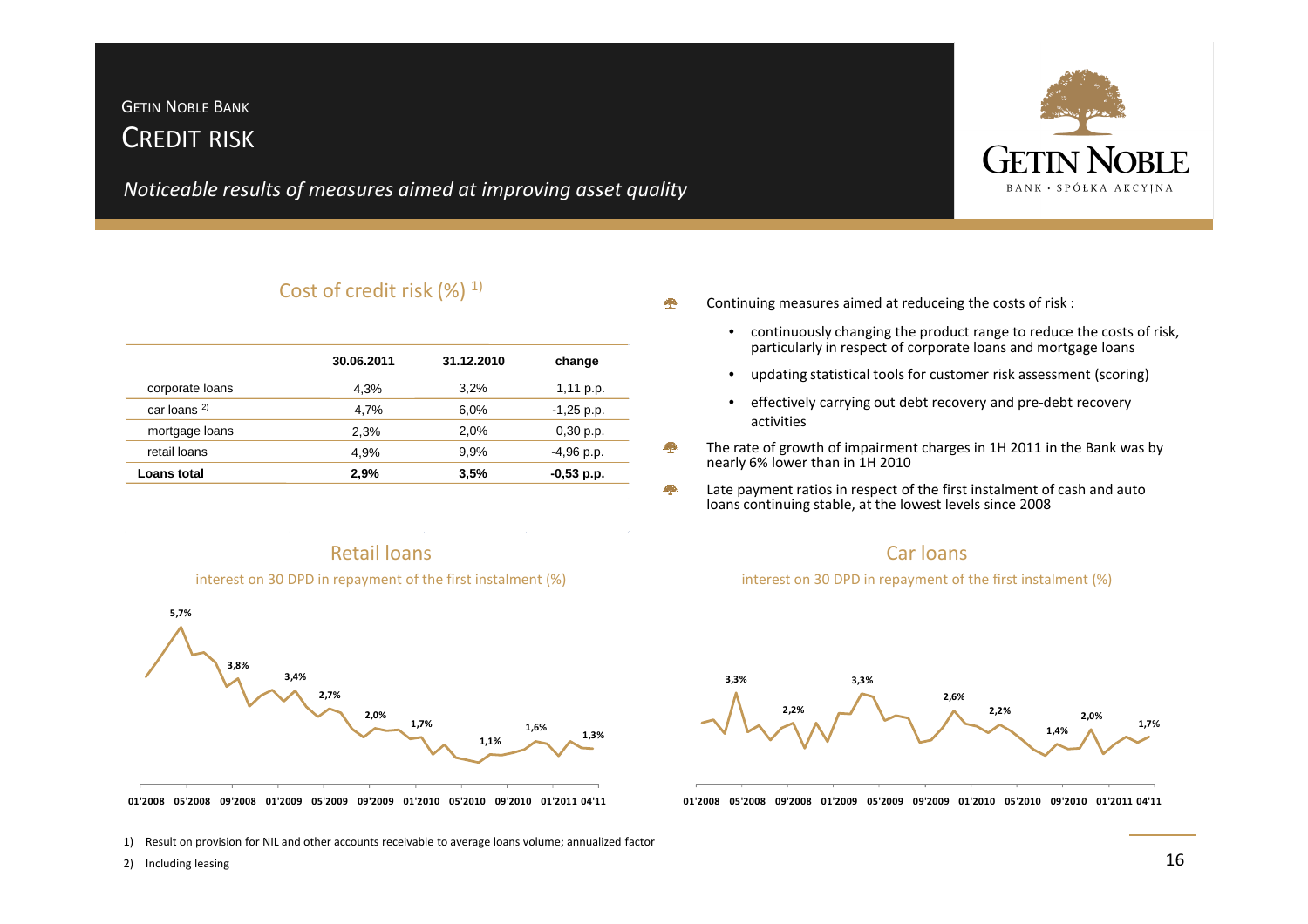### <sup>C</sup>REDIT RISKGETIN <sup>N</sup>OBLE <sup>B</sup>ANK

*Steady improvement in the quality of new loans*



Mortgage loansRelative change in credit risk compared to Q1'2010 (%)



Mortgage loanspercentage of the DPD90+ balance in the amount of disbursed loans



**4M after disbursment 5M after disbursment 6M after disbursment**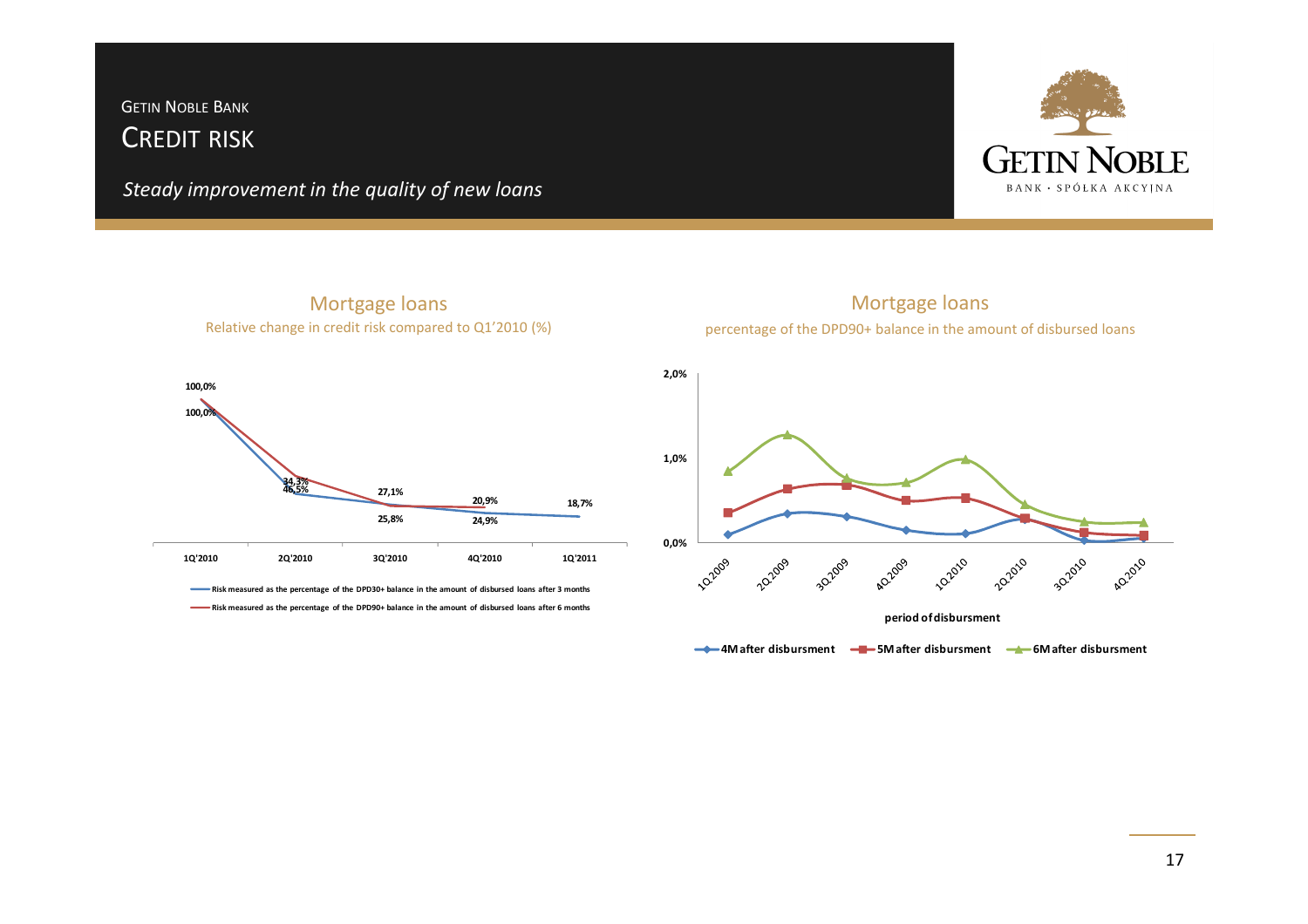# <sup>K</sup>EY FINANCIAL DATAGETIN <sup>N</sup>OBLE <sup>B</sup>ANK



|                                                                  | PLN <sub>m</sub> | 30.06.2011 | 31.12.2010  | 30.06.2010  | 30.06.2011/<br>31.12.2010 | 30.06.2011/<br>30.06.2010 |
|------------------------------------------------------------------|------------------|------------|-------------|-------------|---------------------------|---------------------------|
| Equity<br>(attributable to equity holders of the parent company) |                  | 4078,5     | 3 2 9 3 , 7 | 3 0 4 8 .5  | +23,8%                    | +33,8%                    |
| Balance sheet total                                              |                  | 48 994,7   | 42 797.8    | 38 791,9    | $+14.5%$                  | $+26,3%$                  |
| Loans balance                                                    |                  | 37 620.3   | 33 454.0    | 29 9 3 3, 5 | $+12,5%$                  | +25,7%                    |
| Deposits balance                                                 |                  | 41 322.6   | 37 0 25,7   | 33 091,6    | +11,6%                    | +24,9%                    |

| 2Q'11/<br>2Q'11/<br>2Q 2010<br>1Q'11<br>2Q'10 | 1Q 2011  | 2Q 2011    | PLN <sub>m</sub>                                                     |
|-----------------------------------------------|----------|------------|----------------------------------------------------------------------|
| 582,2<br>$+127,2%$<br>$+121,6%$               | 568,0    | 1 2 9 0, 3 | Income                                                               |
| $-2,0%$<br>$+9,9%$<br>$-182,7$                | $-204,9$ | $-200,8$   | Overhead costs                                                       |
| +591,1%<br>+577,2%<br>102,1                   | 100,0    | 691,2      | Net profit<br>(attributable to equity holders of the parent company) |
| $-14,24$ p.p.<br>32,37%<br>$-10,54$ p.p.      | 36,07%   | 21,83%     | C / I - consolidated $(\%)$ <sup>1)</sup>                            |
| $+36,66$ p.p.<br>14,72%<br>$+34,56$ p.p.      | 12,61%   | 49,28%     | ROE <sup>1</sup>                                                     |
| $+0,21$ p.p.<br>3,0%<br>$+0,02$ p.p.          | 2,8%     | 3,0%       | NIM <sup>2</sup>                                                     |
| 9,06%<br>$+0,40$ p.p.<br>$+0,76$ p.p.         | 9,40%    | 9,82%      | $CAR$ <sup>1)</sup> <sup>3)</sup>                                    |
|                                               |          |            |                                                                      |